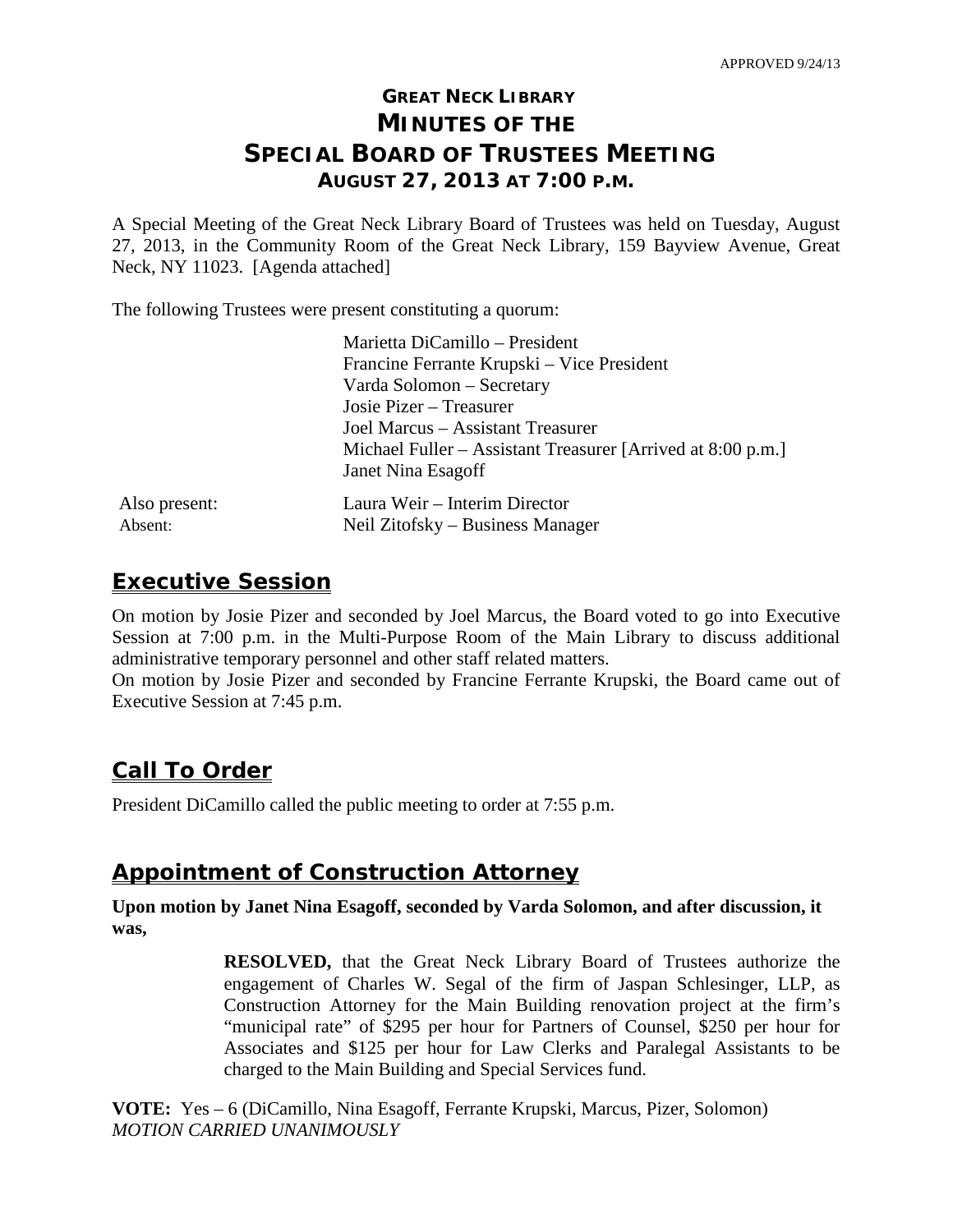# **Financial Advisor Contract**

#### **Upon motion by Josie Pizer, seconded by Joel Marcus, and after discussion, it was,**

\_\_\_\_\_\_\_\_\_\_\_\_\_\_\_\_\_\_\_\_\_\_\_\_\_\_\_\_\_\_\_\_\_\_\_\_\_\_\_\_\_\_\_\_\_\_\_\_\_\_\_\_\_\_\_\_\_\_\_

**RESOLVED,** that the Great Neck Library Board of Trustees renew the contract between the Great Neck Library and Munistat Services, approved at the June 23, 2009 Board of Trustees meeting, for the firm to serve as the Library's financial advisor for the renovation of the Great Neck Library Main Building project for a fee not to exceed the lesser of \$22,500 or .25% of \$10.4 million the par amount of the bonds. Such fees to be charged to the Main Building and Special Services fund.

#### *Trustee Michael Fuller entered at this point.*

**VOTE:** Yes – 7 (DiCamillo, Nina Esagoff, Fuller, Ferrante Krupski, Marcus, Pizer, Solomon) *MOTION CARRIED UNANIMOUSLY* 

#### **President DiCamillo introduced Attorney Charles Segal and Financial Advisor Noah Nadelson.**

### **Presentation of Cost Estimates**

Dominick Calgi of Calgi Construction Management and the Library's Owner's Representative for the project explained that his role is to look at the project with a fresh set of eyes from a standpoint of materials and labor estimates based on his experiences with the numerous library projects he has done over the years. He was provided Option 7 Plan and, based on these along with his visual inspection, he determined the cost estimates.

The project is broken down into Infrastructure, Site Development, Renovation and Construction keeping in line with the way the architect had broken it down originally. Mr. Calgi's preliminary estimates came in at \$600,000 above the original cost estimates for those four line items. One of the biggest increases is in the infrastructure line item for pointing and pressure washing from \$75,000 to \$100,000. There is a possibility that joints can become loose during this process and an amount should be in the budget in the eventuality that this should happen. Another similar situation is the roof. When the roof replacement was originally budgeted, there was no asbestos report. When he came on board, there was an asbestos report so the unit price for the removal of the roof was increased by another \$90,000.

In the renovation, the project was broken down into unit prices for light, medium, heavy and super renovation. For the most part he is in agreement with the unit prices but felt that the heavy renovation should be increased by another \$25 per sq ft. These are the main reasons for the increase over the original budget. In addition, there are also the normal contingencies.

Based on \$600,000 plus the construction contingencies he added an escalation of 3% per year for professional fees, architect fees, owner's representative fees, consultant fees, budgeting for permits, library relocation and storage. His budget came up to \$11.6 million. He met with the Building Advisory Committee (BAC) last week and walked them through the numbers. He is committed to hold to the \$10.4 million bond referendum and his role is to work with the architect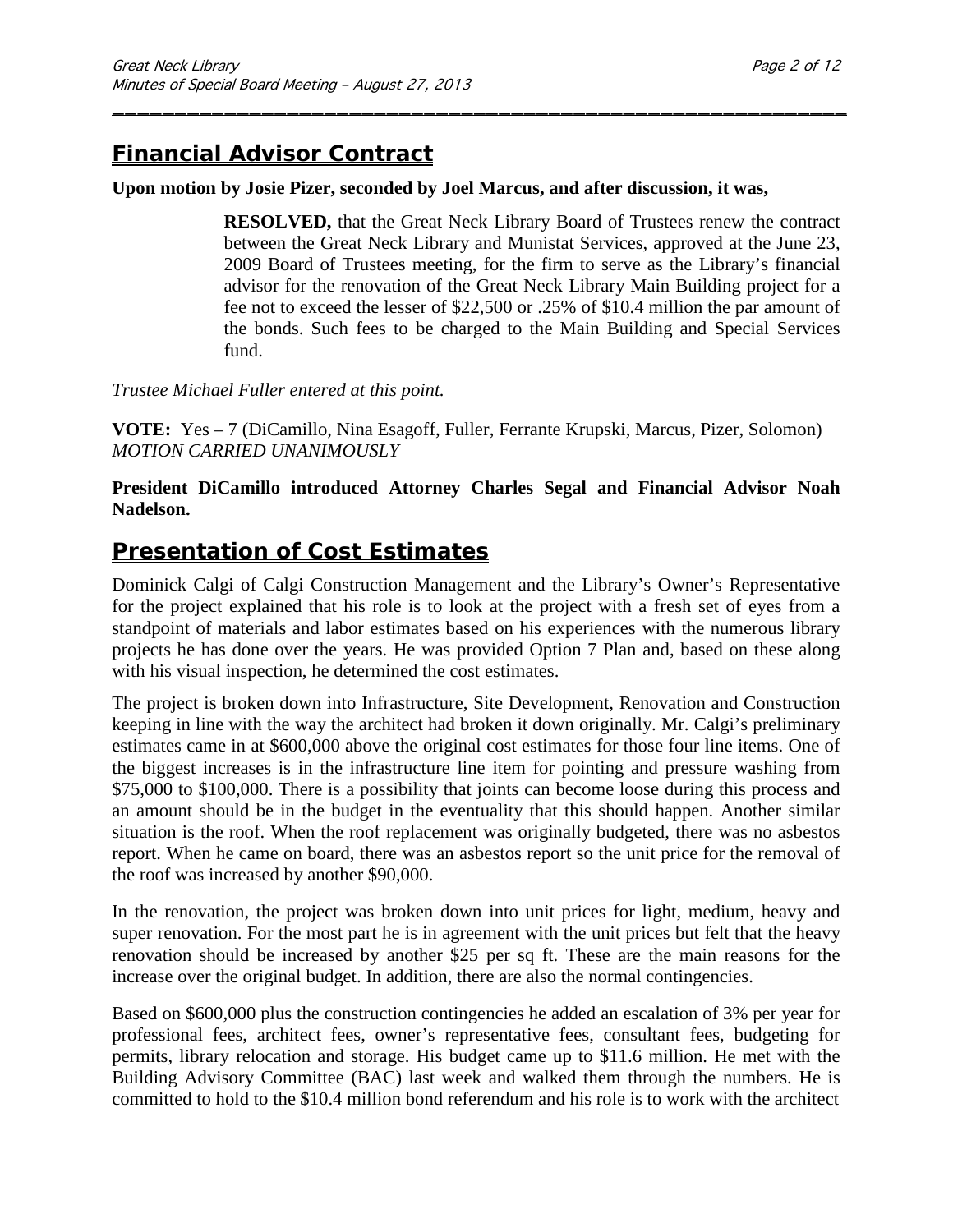and the BAC to get this project to \$10.4 million. It may be a change of scope, or more investigation to verify some of his assumptions.

\_\_\_\_\_\_\_\_\_\_\_\_\_\_\_\_\_\_\_\_\_\_\_\_\_\_\_\_\_\_\_\_\_\_\_\_\_\_\_\_\_\_\_\_\_\_\_\_\_\_\_\_\_\_\_\_\_\_\_

#### **Public Comment:**

#### Carol Frank – **What contingency percentage is being recommended?**

*The BAC had done a lot of pre-work and based on the architect's original estimates, he is confident 5% is workable.* 

*President DiCamillo also stated that there is over \$900,000 in the Main Building and Special Services fund as well as an additional \$200,000 in surplus after the audit for fiscal year ended June 30, 2013 was done that could be utilized. Also, several members of the public have committed to a fundraising campaign and there are also grants available. With this in mind, the decision was not to raise the bond amount.*

Ralene Adler – **One of the overriding principles is the united community effort to restore the library and to recognize the efforts of the Board. She is optimistic there will be resources and careful accounting for every penny. The architects have been outstanding and hopefully this will put an end to the 15-year journey.**

Mr. Calgi also stated that another factor is that although this is a public project, the Board does not have to abide by the Wicks Law in dealing with multiple contractors but a single contractor which will result in cost savings.

#### Margery Binder – **If everything goes smoothly and the construction begins in March or April, what are the legal constraints with what you can do with any savings incurred on a budget that has already been adopted and passed?**

*President DiCamillo responded that with the audit for the fiscal year ended June 30, 2013, there is a surplus and funds will be reallocated to different lines of the budget but with emphasis on the Main Building and Special Services line. She pointed out that the construction is expected to start in November 2014 and not in the Spring.*

#### Margery Binder – **How would this affect the proposed line-item budget for next Spring knowing that the library will not be open for a part of the year?**

*President DiCamillo stated that she was not sure but the professionals, staff and Finance Committee will make recommendations.*

*Trustee Pizer added that as we get closer we will get a better idea. When the building is closed, savings will be generated from utilities, etc.*

Mr. Calgi stated that once the bond is approved and the architect is given the go ahead to do preconstruction work, the schematic design stage will start and then a complete itemize budget is done to see if still they are on target with the budget and adjust accordingly. The next phase is the design development and at that time a final construction budget is done before gong out to bid. There is a series of checks along the way to make sure the budget stays on target.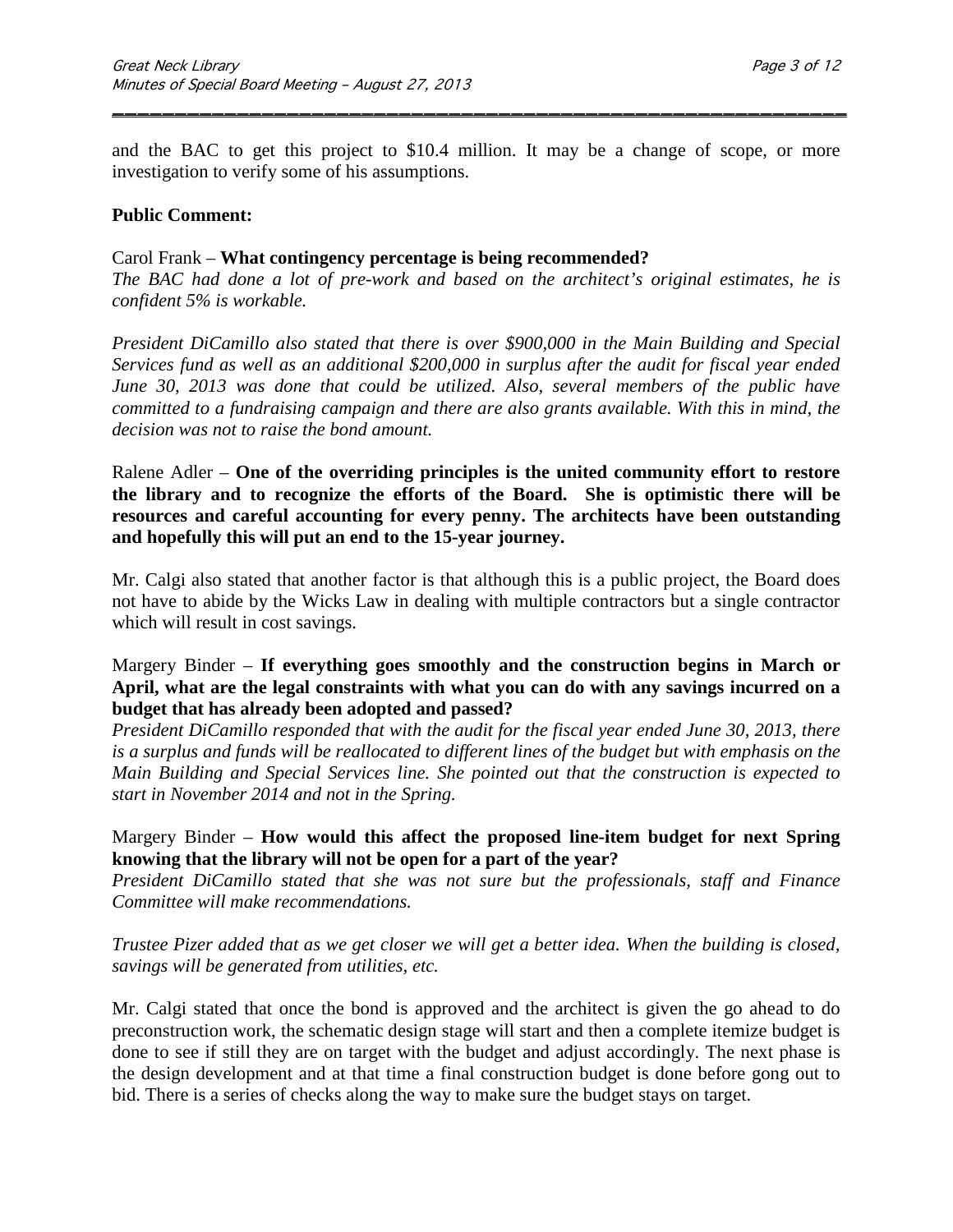# **BAC Recommendation**

#### **Upon motion by Joel Marcus, seconded by Varda Solomon, and after discussion, it was,**

\_\_\_\_\_\_\_\_\_\_\_\_\_\_\_\_\_\_\_\_\_\_\_\_\_\_\_\_\_\_\_\_\_\_\_\_\_\_\_\_\_\_\_\_\_\_\_\_\_\_\_\_\_\_\_\_\_\_\_

**RESOLVED,** that the Great Neck Library Board of Trustees accept the revisions to the July 23, 2013, resolution to approve Option 7 Plan wherein KG&D Architects and other professionals under contract with the Library were directed to complete the necessary work to prepare for the referendum on November 19, 2013, by changing the words *with an estimated budget of \$10.4 million* to *with a bond amount of \$10.4 million.*

**VOTE:** Yes – 7 (DiCamillo, Nina Esagoff, Fuller, Ferrante Krupski, Marcus, Pizer, Solomon) *MOTION CARRIED UNANIMOUSLY* 

### **Bond Process**

Noah Nadelson, Vice President of Munistat Services and the Library's financial advisor, was invited to discuss the bond process.

He stated that it is a little premature to go into the entire process for the average cost to the household before the referendum but he agreed with the numbers that Business Manager Zitofsky provided.

He gave a general overview as to what is expected post referendum. The Library can't issue bonds itself. The Library Board has options for financing by either the Dormitory Authority of the State of New York (DASNY), Town of North Hempstead's Business, Tourism & Development Corporation (BTDC) or local banks. The best option is DASNY or BTDC over bank loans which are taxable. DASNY will not approve an application pre-referendum. The BTDC is happy to entertain any application but there is no work to be done until after the referendum has passed. After the referendum, applications are sent to the conduits as the library does not have the ability to issue tax exempt bonds on its own. He will assist in finding a lender, working with conduits in preparing official statements. The Library will need to apply for rating from one of the rating agencies.

As we get closer to the referendum, he will propose an actual timeline of events of the whole process from the time the referendum is passed. When the bonds are actually issued will depend on the cash flow needs of the project. Hypothetically, if construction starts in November 2014, bonds might be issued in June or July. We will have to work around Board schedules for DASNY and the BTDC for approving the financing and they have their own notices they have to do. The process takes about three months from start to finish. The Board would have to authorize someone to execute documents on their behalf and not have to wait for a Board meeting. He offered to sit with the Board one evening to discuss the process.

Trustee Solomon added that the last time around Mr. Nadelson had pointed out that the actual interest rate will not be known until the bond is actually sold. But the number in the referendum language is the maximum interest rate – worst case scenario.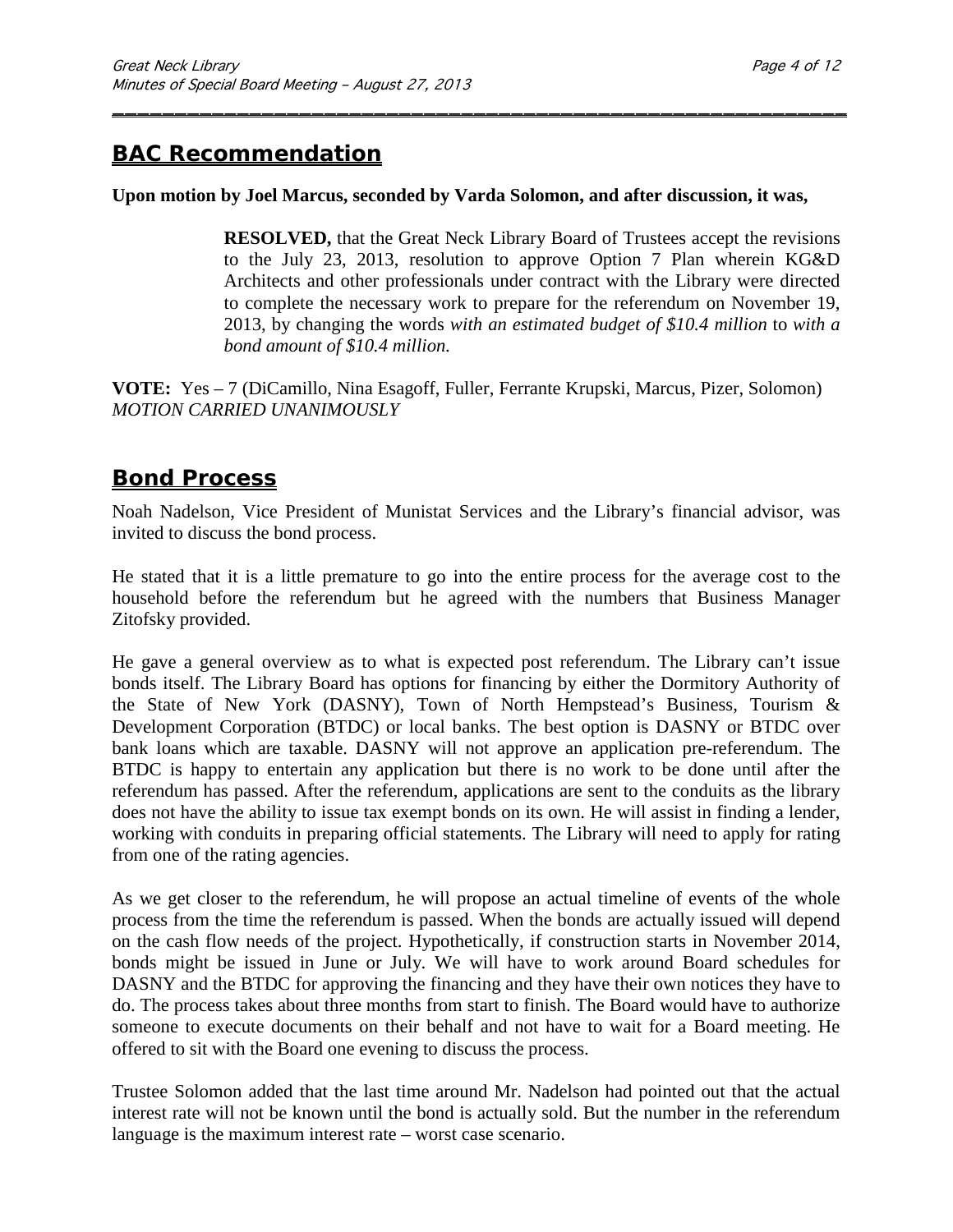#### **Public Comment:**

Marianna Wohlgemuth – **could the Library bond under the domain of the Great Neck School District? Is there a difference in fees between the DASNY and the BTDC?**

\_\_\_\_\_\_\_\_\_\_\_\_\_\_\_\_\_\_\_\_\_\_\_\_\_\_\_\_\_\_\_\_\_\_\_\_\_\_\_\_\_\_\_\_\_\_\_\_\_\_\_\_\_\_\_\_\_\_

*It cannot because the Library is a Free Association and not a School District Library. There is a difference in fees.*

Carol Frank – **The Town of North Hempstead had recently received their status as a conduit prior to the Library's previous referendum, do they now have the experience?** *They do have the experience. Mr. Nadelson will do a cost comparison by sending out a request for proposal to the various underwriters in order to get the best rate for the library. DASNY and the BTDC were shown the language of the referendum and they all want to help the Library.*

Carol Frank – **the Library needs an agency with the cash flow so the Library does not get into problem with its vendors.**

## **Policy Matter**

President DiCamillo handed out a sample policy for safety during construction obtained from BOCES that she asked the Policy Committee to work on so the Library can have a policy in place. This policy would authorize an individual to execute documents on behalf of the Board of Trustees instead of waiting for the Board to meet to take action.

# **Referendum Language**

#### **Upon motion by Varda Solomon, seconded by Michael Fuller, and after discussion, it was,**

**RESOLVED,** that the Great Neck Library Board of Trustees hereby authorize the improvements and alterations to the Great Neck Library main building located at 159 Bayview Avenue, Great Neck, New York (the "Project") substantially as described in the Option 7 Scope of Work by KG&D Architects, adopted by the Great Neck Library Board of Trustees on July 23, 2013, which is available for public inspection at the office of the Director of the Library, and on the Library's website, such project consisting of; roof, window and door replacements; interior space reconfiguration; and update to the infrastructure - mechanical, plumbing, electrical system, and masonry improvements; all of the foregoing to include the original equipment, furnishings, machinery, apparatus and other work required in connection therewith; and to expend therefor, including preliminary costs and costs incidental thereto and to the financing thereof, an amount not to exceed the estimated maximum cost of \$10,400,000.00 plus any additional amounts received by the Library in connection with the financing of the project, including but not limited to bond sale premiums, investment income on bond proceeds and any amount necessary from the Library's Main Building and Special Services Fund to complete the Project and to so advise the Great Neck Public School District to insert the foregoing language of this resolution into the Proposition language that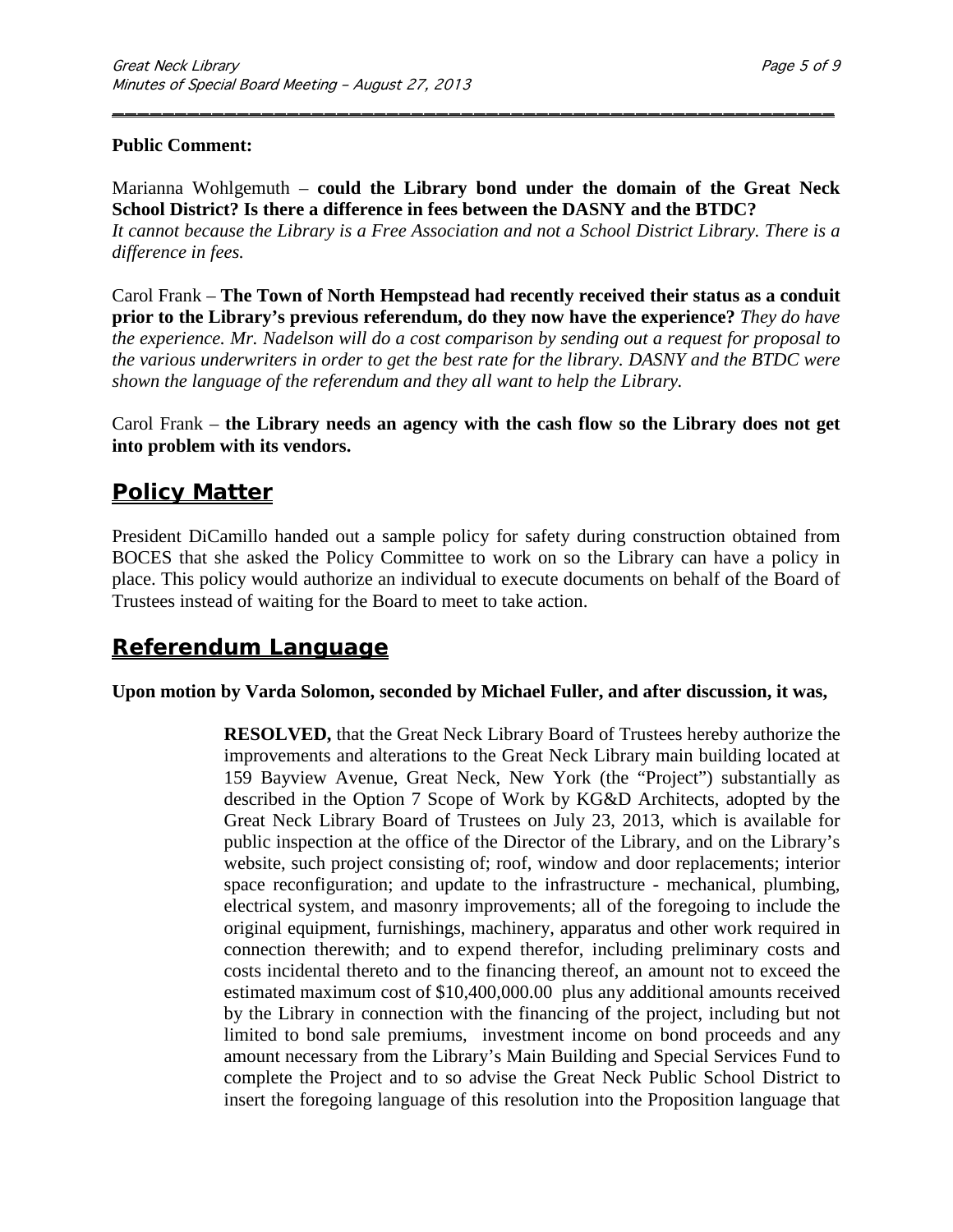will be submitted to a vote by the qualified voters at a Special District Meeting of the Great Neck Public School Board of Education on November 19, 2013.

\_\_\_\_\_\_\_\_\_\_\_\_\_\_\_\_\_\_\_\_\_\_\_\_\_\_\_\_\_\_\_\_\_\_\_\_\_\_\_\_\_\_\_\_\_\_\_\_\_\_\_\_\_\_\_\_\_\_

"I further move that the Great Neck Library Board of Trustees is hereby authorized to finance such cost by borrowing an amount not to exceed \$10,400,000.00 from the Dormitory Authority of the State of New York, (the "Dormitory Authority"), or the Town of North Hempstead Business and Tourism Development Corporation, in either case consisting of proceeds of tax-exempt or taxable bonds issued by such issuers, or by borrowing such amount from other lending institutions and to so advise the Great Neck Public School District to insert such amount into the Proposition language that will be submitted to a vote by the qualified voters at a Special District Meeting of the Great Neck Public School Board of Education on November 19, 2013."

I further move that the Great Neck Library Board of Trustees (i) hereby authorize and direct the Great Neck Public School District as the appropriate taxing authority to levy therefor a tax payable in annual installments not to exceed \$875,000 per year, which annual installment of the tax shall be in addition to the amount presently raised annually by tax for the Library's annual appropriations, over a maximum period of twenty (20) years for the payment of all principal, interest, redemption premiums, if any, and expenses relating to the financing of the cost of the Project; (ii) to assign and pledge all of said tax to the Dormitory Authority, the Town of North Hempstead Business and Tourism Development Corporation or other lending institution(s); and (iii) to enter into mortgages, loan agreements and any other agreements and/or to take any and all other actions incidental or necessary to the completion of the Project and the financing thereof, and to so advise the Great Neck Public School District to insert the foregoing language of this resolution into the Proposition language that will be submitted to a vote by the qualified voters at a Special District Meeting of the Great Neck Public School Board of Education on November 19, 2013.

**VOTE:** Yes – 7 (DiCamillo, Nina Esagoff, Fuller, Ferrante Krupski, Marcus, Pizer, Solomon) *MOTION CARRIED UNANIMOUSLY* 

### **Creation of a New Fund – Patio Garden**

**Upon motion by Michael Fuller, seconded by Francine Ferrante Krupski, and after discussion, it was,**

> **RESOLVED,** that the Great Neck Library Board of Trustees hereby authorize the creation of a new fund within the Restricted Gift fund group to be called the 'Patio Garden' for the purpose of creating a patio garden during the renovation of the Main Building; such funds will come from public donations solely for this purpose.

#### **Public Comment:**

Marianna Wohlgemuth – **will donations be specific to the patio garden,; and why not make it a general fund; and what are the plans to publicize this fund. A part from public**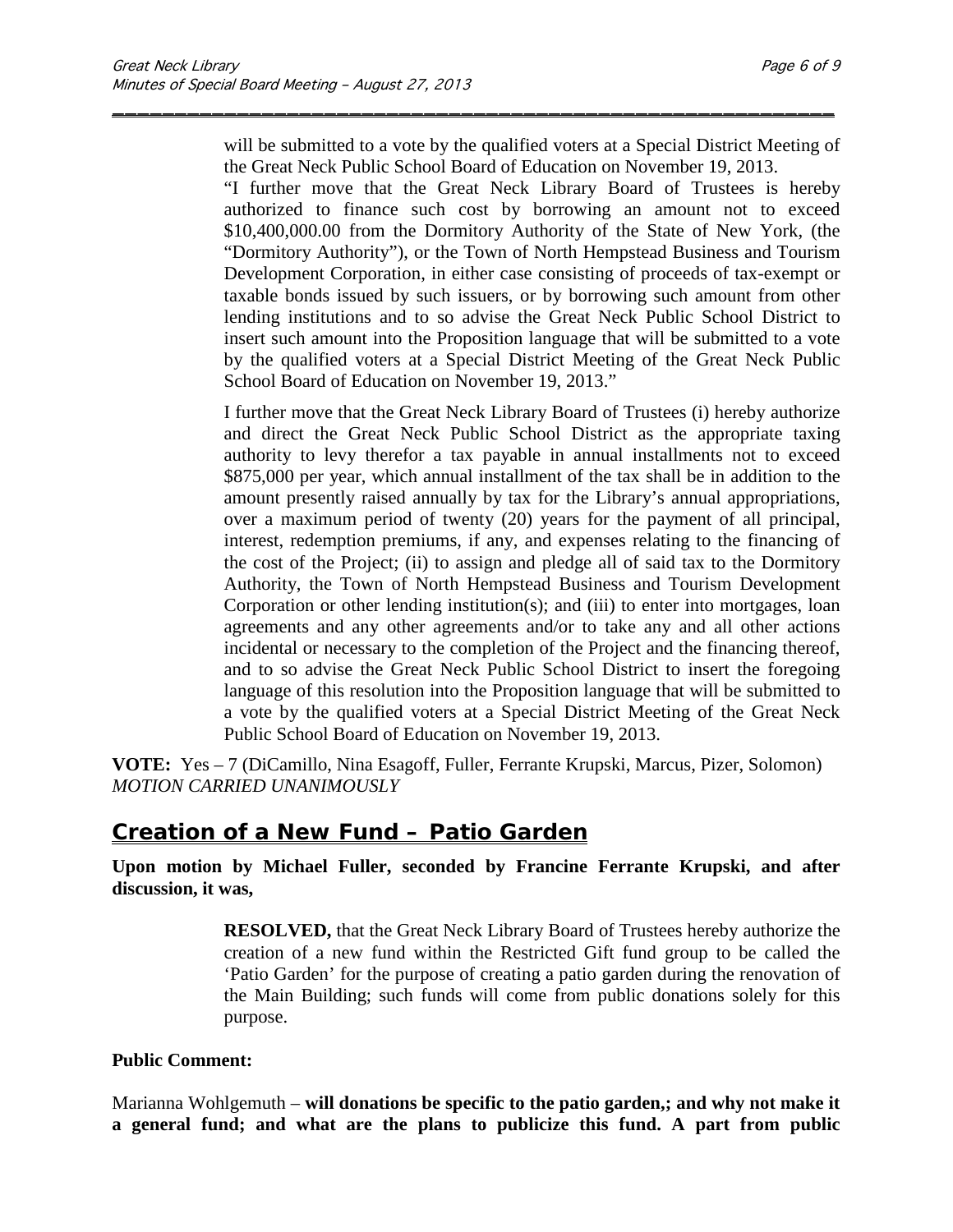#### **acknowledgment, will there be plaques?**

*At this point the contributions are specific to the Patio Garden and we will continue general fundraising. The fund started with specific donations from individuals who asked for these donations to be earmarked for the Patio Garden.*

\_\_\_\_\_\_\_\_\_\_\_\_\_\_\_\_\_\_\_\_\_\_\_\_\_\_\_\_\_\_\_\_\_\_\_\_\_\_\_\_\_\_\_\_\_\_\_\_\_\_\_\_\_\_\_\_\_\_

*The committee will meet and will have an outreach program and use some of the same mechanics as email blasts currently being utilized as well as other media to advertise the fundraising. President DiCamillo pointed out that one more trustee is needed for the fundraising committee. A member of the public – Norman Rutta – has volunteered to be on the committee. As soon as all the members are in place, the committee will begin meeting.*

President DiCamillo then read the following statement: *"On behalf of Maxine and Joel Marcus,*  in recognition of their 50<sup>th</sup> wedding anniversary, this donation of \$400, which is the first *donation to the new Patio Garden Fund, is being given by Varda Solomon, Josie Pizer, Marietta DiCamillo and Fran Krupski in their honor. Congratulations to Joel and Maxine again – may you have many, many more years of happiness."*

The previous Library Director Jane Marino had done some research on naming rights which the Board President has in her possession and she asked the Policy Committee to look into it.

**VOTE:** Yes – 7 (DiCamillo, Nina Esagoff, Fuller, Ferrante Krupski, Marcus, Pizer, Solomon) *MOTION CARRIED UNANIMOUSLY* 

# **Temporary Staff**

**Upon motion by Francine Ferrante Krupski, seconded by Joel Marcus, and after discussion, it was,**

> **RESOLVED,** that the Great Neck Library Board of Trustees appoint Technical Services Librarian Christine Johnson as temporary Assistant Director with a \$7,000 annualized salary increase effective September 2, 2013. Ms. Johnson's temporary status shall be for a one year period or until the appointment of a Library Director, at which time she will revert to her former position as Senior Librarian in the Technical Services Department at her regular salary as was negotiated under the Collective Bargaining Agreement. This will also authorize the Interim Director to review and execute a letter of agreement including the approved job descriptions upon review by legal counsel.

The original motion was amended to include "up to a year or until the appointment of a Library Director, whichever is sooner." The amended motion now reads:

> **RESOLVED,** that the Great Neck Library Board of Trustees appoint Technical Services Librarian Christine Johnson as temporary Interim Assistant Director with a \$7,000 annualized salary increase effective September 2, 2013. Ms. Johnson temporary status shall be up to a year or until the appointment of a Library Director whichever is sooner, at which time she will revert to her former position as Senior Librarian in the Technical Services Department at her regular salary as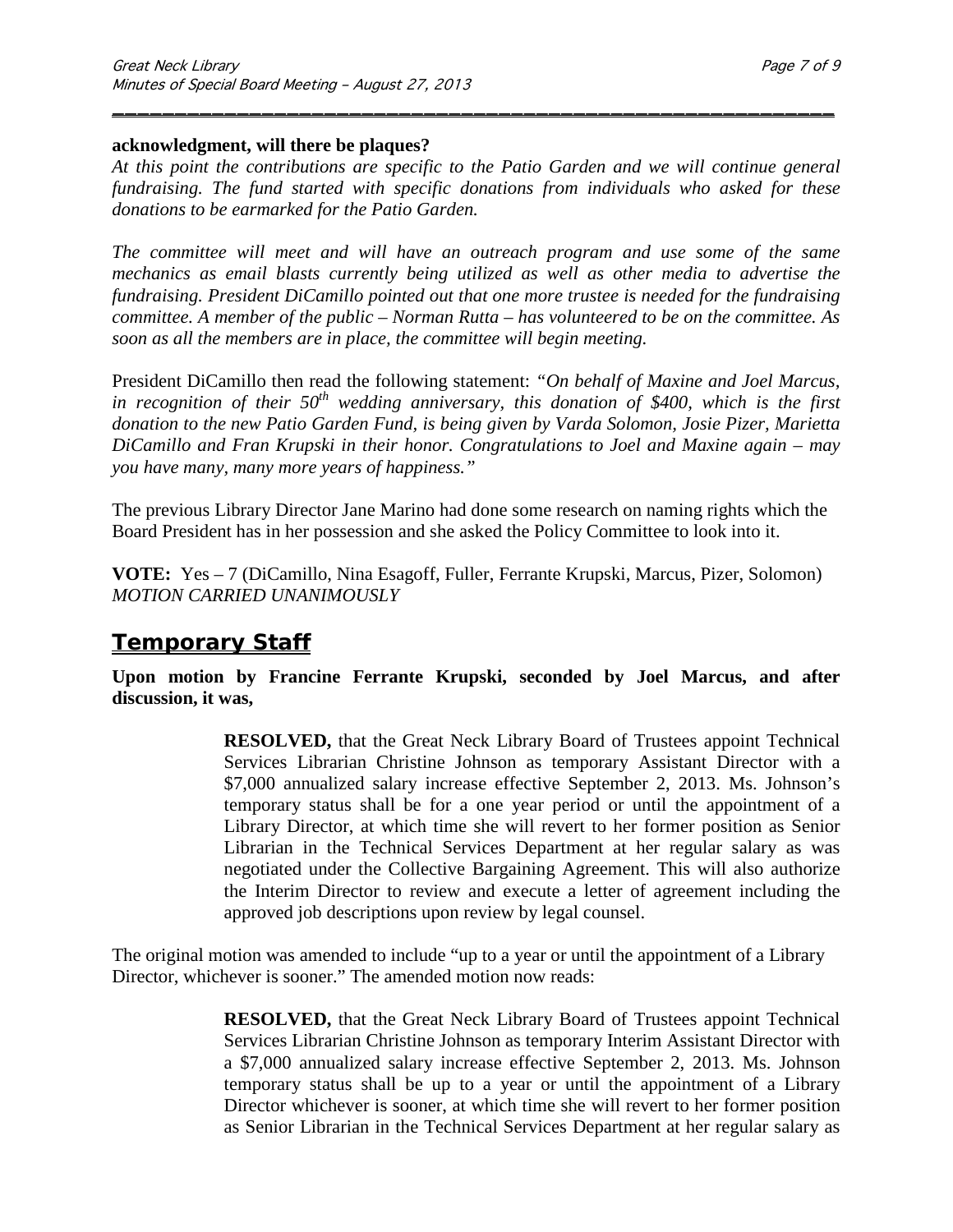was negotiated under the Collective Bargaining Agreement. This will also authorize the Interim Director to review and execute a letter of agreement including the approved job descriptions upon review by legal counsel.

Public Comment: Ralene Adler, Daniel Nachmanoff, Justin Crossfox, Margery Binder

**VOTE:** Yes – 7 (DiCamillo, Nina Esagoff, Fuller, Ferrante Krupski, Marcus, Pizer, Solomon) *MOTION CARRIED UNANIMOUSLY* 

\_\_\_\_\_\_\_\_\_\_\_\_\_\_\_\_\_\_\_\_\_\_\_\_\_\_\_\_\_\_\_\_\_\_\_\_\_\_\_\_\_\_\_\_\_\_\_\_\_\_\_\_\_\_\_\_\_\_

### **Open Time**

Margery Binder – **asked for clarification on the criterion for a Special Board meeting versus a regular Board meeting. She wrote a letter to the Board which will be placed on the September agenda. In that letter, she wanted to know if the Board had finalized its decision regarding the physical relocation of the Library and the cost and would this be made known before the referendum vote. She is concerned about the uncertainty of the cost which to her understanding were not included in the \$10.4 million.**

*President DiCamillo stated that relocation is not yet final. There are some expenses for relocation included in the \$10.4 million, but some of the costs can come from the Main Building and Special Services fund. The Board will not be renting a storefront but will use the resources of the School District, the Park District, the Villages and our branches.*

*Trustee Solomon pointed out that after the referendum vote, if passed, there will be six to twelve months before the construction actually begins and the Board will have a better estimate of the cost. Weeding will be completed and material has to be accessible to the community. The Relocation Committee is working on this.*

Daniel Nachmanoff **– curious to know if the Board received any feedback from the public on the design plans and were there any suggestions for changes. He also said that the Park District is glad to help in any way it can within its framework. Some of the Library's programs can be held at Great Neck House. He suggested renting a store front on Middle Neck Road with a lot of parking in the back of the store. The commissioners had a good discussion with Trustees Marcus and Solomon.**

*President DiCamillo responded that there was feedback. One gentleman at last night's public meeting had concerns about the safety of the parking lot.*

*Trustee Solomon thanked Commissioner Nachmanoff and the other Park Commissioners for meeting with them even changing the time of their meeting from the day time to the evening to accommodate them.*

Trustee Ferrante Krupski announced the next Relocation Committee meeting as Thursday, September 19 at 7:15 p.m. at the Station Branch.

Marianna Wohlgemuth – thanked Ethan Mann for the delightful production of Levels performance of "The Producers".